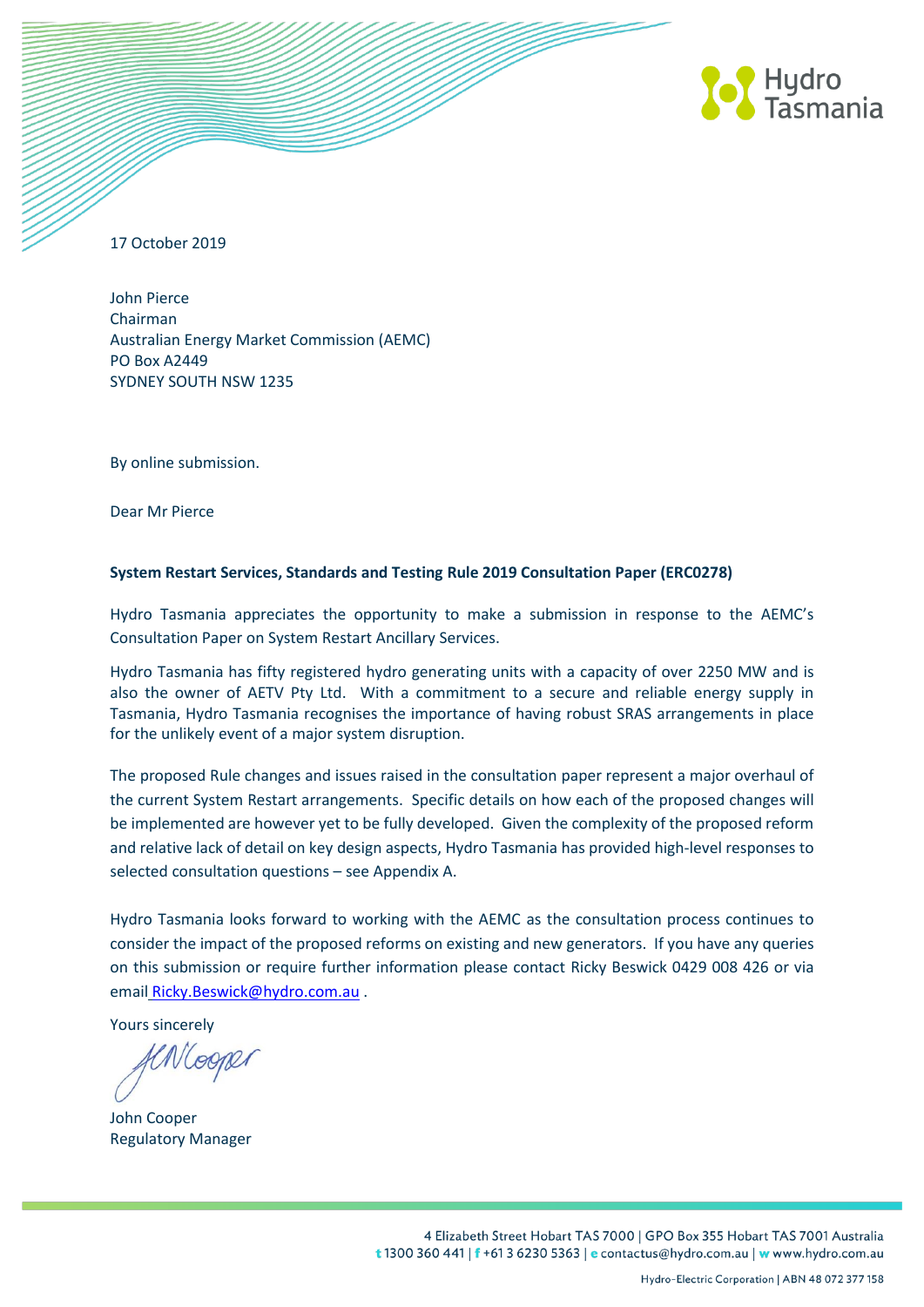

# **Appendix A**

# **Selected responses to AEMC's (System Restart Services, Standards and Testing) Rule 2019 Consultation Paper (ERC0278)**

#### *\_\_\_\_\_\_\_\_\_\_\_\_\_\_\_\_\_\_\_\_\_\_\_\_\_\_\_\_\_\_\_\_\_\_\_\_\_\_\_\_\_\_\_\_\_\_\_\_\_\_\_\_\_\_\_\_\_\_\_\_\_\_\_\_\_\_\_\_\_\_\_\_\_\_\_ QUESTION 4: SRAS TESTING*

*1. Do stakeholders agree with AEMO's analysis of the issues in relation to the testing of SRAS in the context of a changing power system?*

*2. Would the proposed change address the issue raised by AEMO? If not, what alternative solutions are there?*

*3. Can stakeholders provide an indication of the costs associated with the proposed changes? How will these costs affect generators, NSPs and consumers, respectively?*

*\_\_\_\_\_\_\_\_\_\_\_\_\_\_\_\_\_\_\_\_\_\_\_\_\_\_\_\_\_\_\_\_\_\_\_\_\_\_\_\_\_\_\_\_\_\_\_\_\_\_\_\_\_\_\_\_\_\_\_\_\_\_\_\_\_\_\_\_\_\_\_\_\_\_\_*

*4. Do stakeholders have views on whether the cost recovery arrangements for SRAS testing proposed by AEMO are reasonable and efficient?*

1. Hydro Tasmania acknowledges that the robustness of a restart process is enhanced by testing the relevant paths and processes, noting that it is important to balance this consideration against any risks to the system due to this testing and the impact on any participants. As identified by AEMO a changing system requires ongoing attention. In this context, one particular aspect to consider may **be to ensure clarity between the boundaries of a Restart test associated with a contracted SRAS and broader aspects** of **a Restart path test.**

3. **The cost implications of any testing would require further information / detail on the proposed approach to be assessed.** For generators the key factors to consider in considering the implications of testing are the plant that would be affected, the timing, duration and frequency of the testing. The cost impacts on a generator would be a combination of the implementation costs of any tests and the lost market opportunity costs of being disconnected from the market for testing period.

### *QUESTION 5: GENERATOR ACCESS STANDARDS*

*1. Do stakeholders agree with AEMO's analysis of the issues in relation to the proposed new access standard addressing the capability to provide active and reactive power in system restart conditions? 2. Would the proposed change address the issue raised by AEMO? If not, what alternative solutions are there?* 

*\_\_\_\_\_\_\_\_\_\_\_\_\_\_\_\_\_\_\_\_\_\_\_\_\_\_\_\_\_\_\_\_\_\_\_\_\_\_\_\_\_\_\_\_\_\_\_\_\_\_\_\_\_\_\_\_\_\_\_\_\_\_\_\_\_\_\_\_\_\_\_\_\_\_*

*3. Does the proposed change represent an unnecessary barrier to entry, having regard to the costs imposed by the change and the technical capabilities of different technologies? 4. Can stakeholders provide an indication of the costs associated with the proposed change?* 

With respect to questions (3) & (4) there is lack of detail on the proposed access standards, both in terms of what is required of a connecting generator and a clear definition of what state the system is in for which S5.2.5.15 clauses would be applicable. For example:

 Although the proposed changes refer generally to "System Restart Conditions", the registered performance standards require reference to a specific range of quantified conditions. For *System Restart Conditions,* the key questions to address would be: what is the state of the system or what system electrical parameters are generators expected to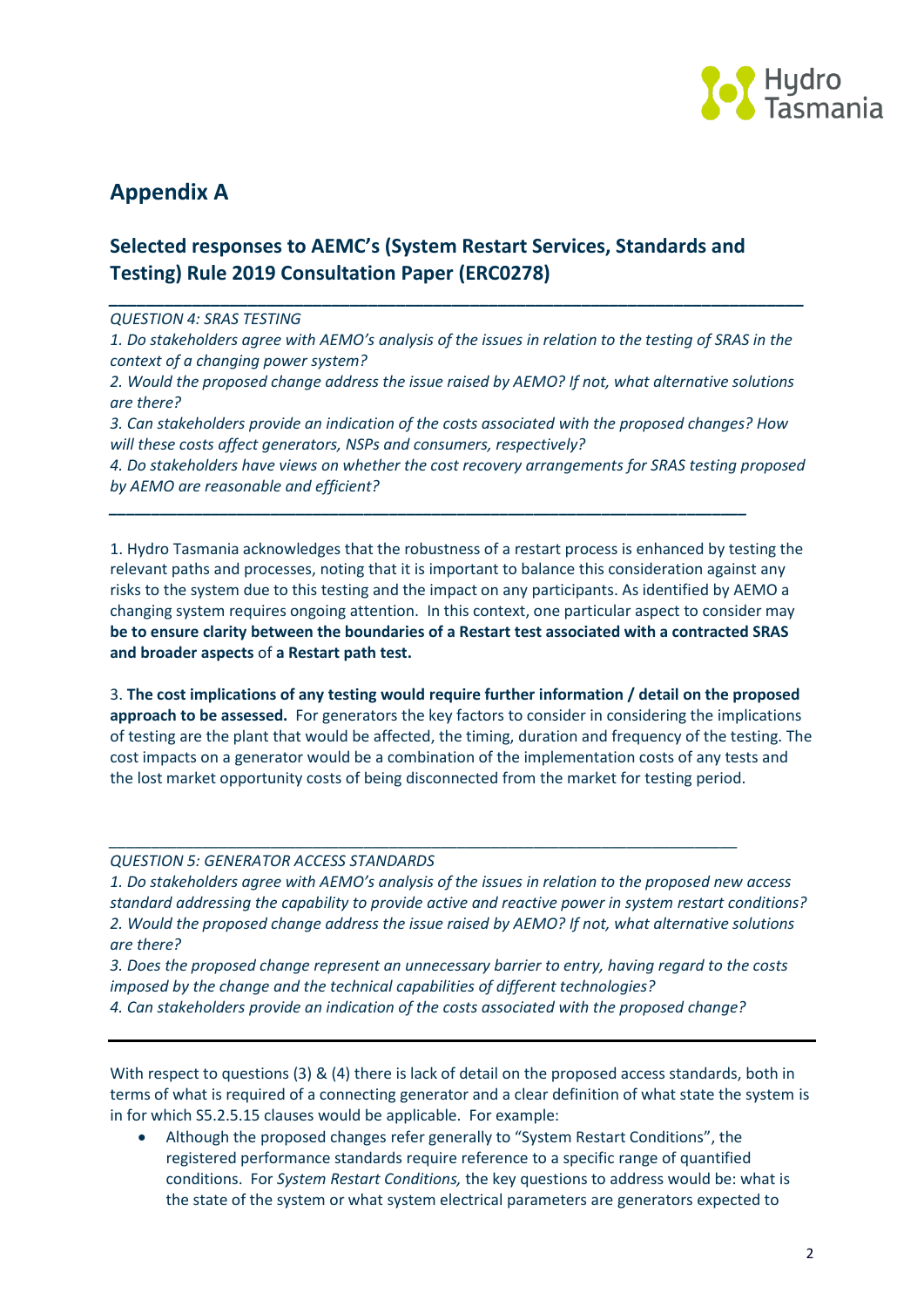

perform within and how does this differ from the operating state/s that apply for other areas of the access standards? Are these different modes of operating or different operating ranges and if so how are they tested and assessed?

As there is not a clear description of these technical details it is difficult to make a realistic assessment of the impacts of the proposed change. **We encourage the AEMC to flesh out the details further in the next stage of the consultation process and would welcome the opportunity to consider the implications of these issues with the AEMC further.**

#### Application to existing generators

Although AEMO's argument for the rule change specifically refers to new Asynchronous generation functionality in some detail, it also invokes the NER 5.3.9 process whereby existing generators modifying their connections will also be subject to the proposed new access standards. **Hydro Tasmania is concerned that new access standards focussing on new asynchronous generation may be incompatible with existing generators undergoing upgrades or modification**. This is of particular relevance to Hydro Tasmania with a large number of existing generators and an ongoing upgrade program.

A similar concern was also noted and addressed during the Generator Technical Performance Standards Rule change (ERC0222) where the following National Electricity Rules clause was included:

*5.3.4A (1A) Negotiated access standards with respect to a submission by a Generator under clause 5.3.9(b)(3), be no less onerous than the performance standard that corresponds to the technical requirement that is affected by the alteration to the generating system;*

It should be noted that while clause 5.3.4(a)(1A) applies to existing access standards; this clause does not appear to contemplate new access standards. Therefore if a new access standard (S5.2.5.15) is developed that is not compatible with existing synchronous generating plant then this could effectively block upgrades being performed as modified existing plant may not be able to meet these unanticipated new standards. Such an outcome would be inefficient and not in the long term interest of consumers.

In light of these concerns, **Hydro Tasmania encourages the AEMC to consider these issues in more detail** including the way similar concerns where addressed through the Generator Technical Performance Standards Rule change. Hydro Tasmania proposes that any consideration of changes to access standards should occur through the rigour of the normal rules change process rather than AEMO's proposal to use a consultation during the SRAS Guideline process (ref 11.xxx.2 Amended Procedures) as a proxy for a rules change process for these technical changes.

**In summary, the proposed change to the technical access standards and the defined state of operation (i.e. System Restart Conditions) need to be further detailed before a realistic assessment can be made** and particularly if their application is appropriate to a range of technologies, both new and existing.

*QUESTION 6: CLARIFICATION OF ROLES AND OBLIGATIONS OF PARTICIPANTS IN RELATION TO SRAS 1. Do stakeholders agree with the AER's analysis of the issues in relation to the need to clarify the specific roles and responsibilities of NSPs, AEMO and other market participants in relation to SRAS? 2. Would the proposed change address the issue raised by the AER? If not, what alternative solutions are there?*